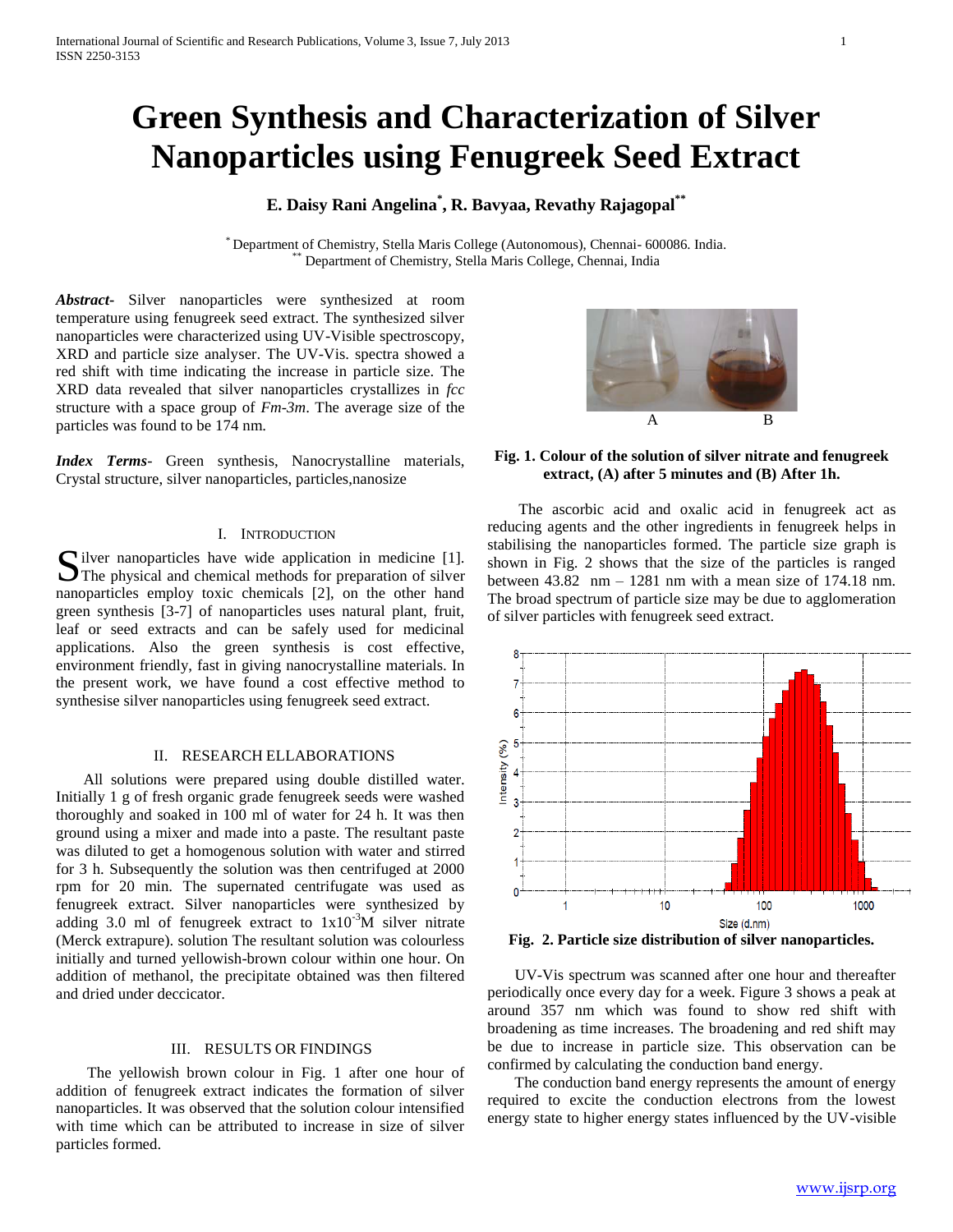electromagnetic radiation. The conduction band energy [8], *E* of Ag nanoparticles may be calculated using the relation  $E = hc/λmax$ 

 Where *h* is the Planck's constant, *c* the speed of light, and λmax the wavelength of the absorption maxima. The absorption maximum λmax red shifted towards lower wavelength from 357 - 415 nm with time, corresponding to conduction band of 3.437 - 2.989 eV respectively. The conduction band energy is more for particles with small size as the number of atoms to make up the nanoparticles is few, so that conduction electrons are less attracted to protons of the Ag nanoparticles and, consequently increase the conduction band. Thus as the particle size increases with time, its conduction band decreases.



**Fig. 3. UV-Visible spectra of silver nanoparticles.**

 The indexed xrd pattern in Figure 3 shows a slight broadening of peaks owing to small particle size of crystallites [9-10]. The high intense peak for *fcc* materials is generally (111) reflection and is shown by the synthesised silver nanoparticles. The intensity of the peaks reflected the crystalline nature of the silver nanoparticles.



**Fig. 4. Powder X-ray diffraction pattern of the synthesized silver nanoparticles.**

 Five peaks at 2θ values of 38.12, 44.24, 64.38 and 77.32 degrees corresponding to (111), (200), (220) and (311) planes of Silver were observed and found to match well with the standard powder diffraction card of Joint Committee on Powder Diffraction Standards (JCPDS), silver file No. 87–0720. The average 'a' value of the synthesised was found to be 4.079 Å.

#### IV. CONCLUSIONS

 Silver nanoparticles were synthesized at room temperature using fenugreek extract. The present method of synthesis does not involve use of harmful chemicals and hence can safely be used for medicinal applications.

#### **REFERENCES**

- [1] Frattini A, Pellegri N, Nicastro D, De Sanctis O. Effect of amine groups in the synthesis of Ag nanoparticles using aminosilanes Mater Chem Phys, 2005, 94, pp.148.
- [2] Schmid G (in), Schmid G (Ed).Nanoparticles From Theory to Application. 2nd ed. Wiley-VCH; Weinheim, 2010, pp 214–232.
- [3] Sinha S, Pan I, Chanda P, Sen SK. Nanoparticles fabrication using ambient biological resources. J. Appl. Biosci, 2009, 19, pp.1113.
- [4] Kaler A, Patel N, Banerjee UC. Green synthesis of silver nanoparticles, Current Research and Information on Pharmaceutical Science, 2010, 11, pp. 68.
- [5] Jagajjanani Rao K, Santanu Paria. Green synthesis of silver nanoparticles from aqueous Aegle marmelos leaf extract, Materials Research Bulletin, 2013, 48(2), pp. 628.
- [6] Khan M, Khan M, Adil SF, Tahir MN, Tremel W, Alkhathlan HZ, Al-Warthan A, Siddiqui MR.Green synthesis of silver nanoparticles mediated by Pulicaria glutinosa extract. Int J Nanomedicine. 2013, 8, pp.1507.
- [7] Singh RP, Magesh S, Rakkiyappan C, Formation of fenugreek (trigonella oenumgraecum) extract mediated Ag nanoparticles: mechanism and applications. International Journal of Bio-Engineering Sciences & Technology-IJBEST. 2011, 2(3), pp. 64.
- [8] Elias Saion , Elham Gharibshahi,Kazem Naghavi. Size-Controlled and Optical Properties of Monodispersed Silver Nanoparticles Synthesized by the Radiolytic Reduction Method. Int. J. Mol. Sci., 2013, 14, pp. 7880.